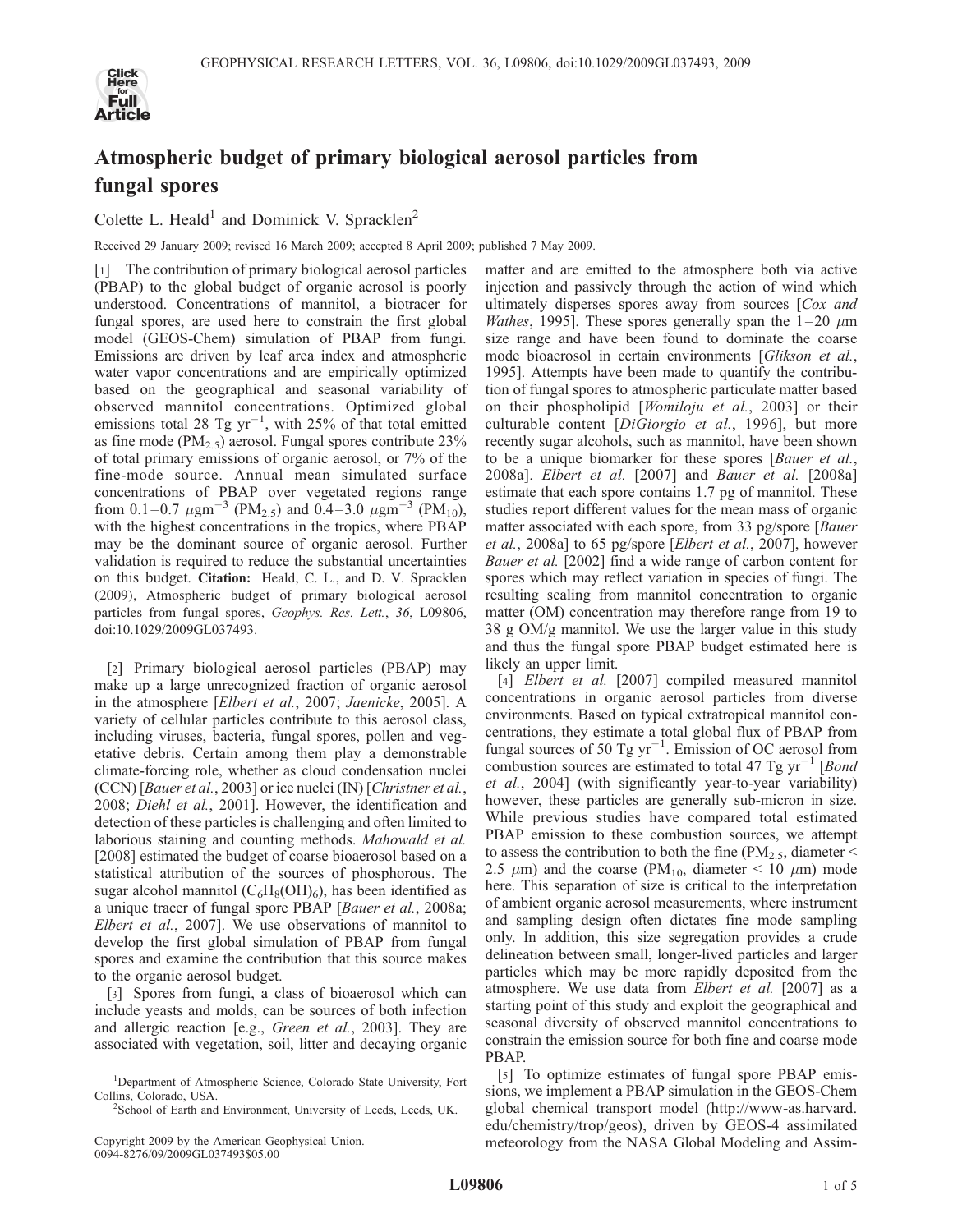

Figure 1. Point-by-point comparison between observed fungal PBAP and corresponding GEOS-Chem model simulation for both constant emissions (black) and optimized emissions (red). Observations are compared to simulated monthly or seasonal means as appropriate. Also shown are the corresponding linear regressions (solid lines) and the 1:1 relationship (thick black line). The correlation coefficient and slopes for the linear regressions are indicated. Statistics were computed with the reduced-major-axis method [Hirsch and Gilroy, 1984].

ilation Office. We employ here v7.04.13 of GEOS-Chem at a  $2^{\circ} \times 2.5^{\circ}$  horizontal resolution for the year 2003. PBAP is added to the GEOS-Chem simulation in 2 size modes: fine (<2.5  $\mu$ m) and coarse (2.5–10  $\mu$ m). We assume an organic matter to carbon (OM:OC) ratio of 2.6 and thus a molecular weight of 31 g mol<sup>-1</sup>[Bauer et al., 2008b]. Dry deposition velocities for PBAP are calculated with a size-dependent scheme [Zhang et al., 2001], matching the treatment of dust and sea salt deposition in GEOS-Chem. We assume that fungal spores can readily be integrated in cloud droplets, and are therefore treated as soluble. The implied rapid removal reduces the possible lifetime of PBAP in the atmosphere, and thus ensures that all emission estimates here are an upperlimit. Aerosol scavenging in GEOS-Chem follows the scheme of *Liu et al.* [2001]. Anthropogenic emissions of OC are as described by *Park et al.* [2003] and biomass burning emissions are from the Global Fire Emissions Database version 2 (GFEDv2) [van der Werf et al., 2006]. Emissions of primary organic aerosol from these combustion sources total 66 Tg yr<sup> $-1$ </sup> in 2003. We assume that 50% of OC emitted from combustion sources is hydrophobic with a 1.2 day e-folding conversion from hydrophobic to hydrophilic [Park et al., 2003]. Formation of secondary organic aerosol (SOA) from the products of isoprene, monoterpenes

and other volatile organic compounds (OVOCs) oxidation follows the 2-product model as implemented by *Chung and* Seinfeld [2002] based on empirical fits to smog chamber data. Biogenic SOA production in GEOS-Chem totals 26.8 Tg  $yr^{-1}$  [Henze et al., 2008]. An 80% scavenging efficiency is assumed for SOA [Chung and Seinfeld, 2002]. With the exception of PBAP, OC is treated as bulk submicron aerosol.

[6] We first test whether a constant emission rate can reproduce the magnitude and range of observed mannitol concentrations. These measurements reflect long-term averages ranging from weeks to months of sampling in a variety of continental locations and seasons [Elbert et al., 2007, Table A3]. Measured mannitol concentrations in coarse mode particles ( $N = 13$ ) exceed those in the fine mode ( $N =$ 11) by a factor of  $3-4$ . We therefore apply the emission rate estimated by *Elbert et al.* [2007]  $(1.1 \times 10^{-8} \text{ g m}^{-2} \text{ s}^{-1})$  as 20% fine and 80% coarse mode PBAP. Global emissions total 44 Tg yr<sup>-1</sup>, which is lower than the 50 Tg yr<sup>-1</sup> estimated by Elbert et al. [2007] because we do not emit from ice and snow-covered surfaces. Figure 1 compares the resulting GEOS-Chem simulation of PBAP in the fine and coarse mode to the fungal spore PBAP observations (scaled from mannitol concentrations) in black. The GEOS-Chem simulation has little skill in capturing the variability of the observed PBAP or the range of concentrations when these constant emissions are employed. Measured mannitol concentrations reflect an important geographical variability with concentrations in Amazonia and Rondonia  $2-3$  times higher than those reported at extratropical locations [Elbert et al., 2007]. In addition, the GEOS-Chem simulation reveals a seasonal bias, with concentrations reported in spring and winter overestimated and summer/fall concentrations underestimated. Due to the long-term sampling, the meteorological variability between particular years of observation and the 2003 simulation is not expected to be a factor in these comparisons.

[7] We attempt to optimize emissions to reflect the seasonal and geographical variability in the observations. In-situ fungal spore concentrations have been observed to vary with a range of meteorological and surface variables [Jones and Harrison, 2004]. We examine how observed mannitol concentrations might be related to a series of meteorological and phenological drivers including: temperature, radiation, wind speeds, surface wetness, precipitation, leaf area index (LAI), relative humidity, water vapor concentrations and boundary layer depths. Figure 2 shows the two factors most highly correlated with mannitol concentrations: LAI (a measure of vegetation density) and atmospheric water vapor concentrations. These two variables can be taken as proxies for the density of the source medium (LAI) and water availability, both of which have been seen to control longterm fungal spore concentrations [Jones and Harrison, 2004]. However, some of the drivers are highly correlated (for example, LAI and temperature), and so the empirical drivers shown to give the best correspondence may be surrogates for other factors controlling fungal sources. Previous studies have used annual-mean biomass density, a measure similar to LAI, to drive their total PBAP [Mahowald et al., 2005, 2008]. We further note that the observations do not allow us to assess what might control the hourly-daily variability in concentrations, where factors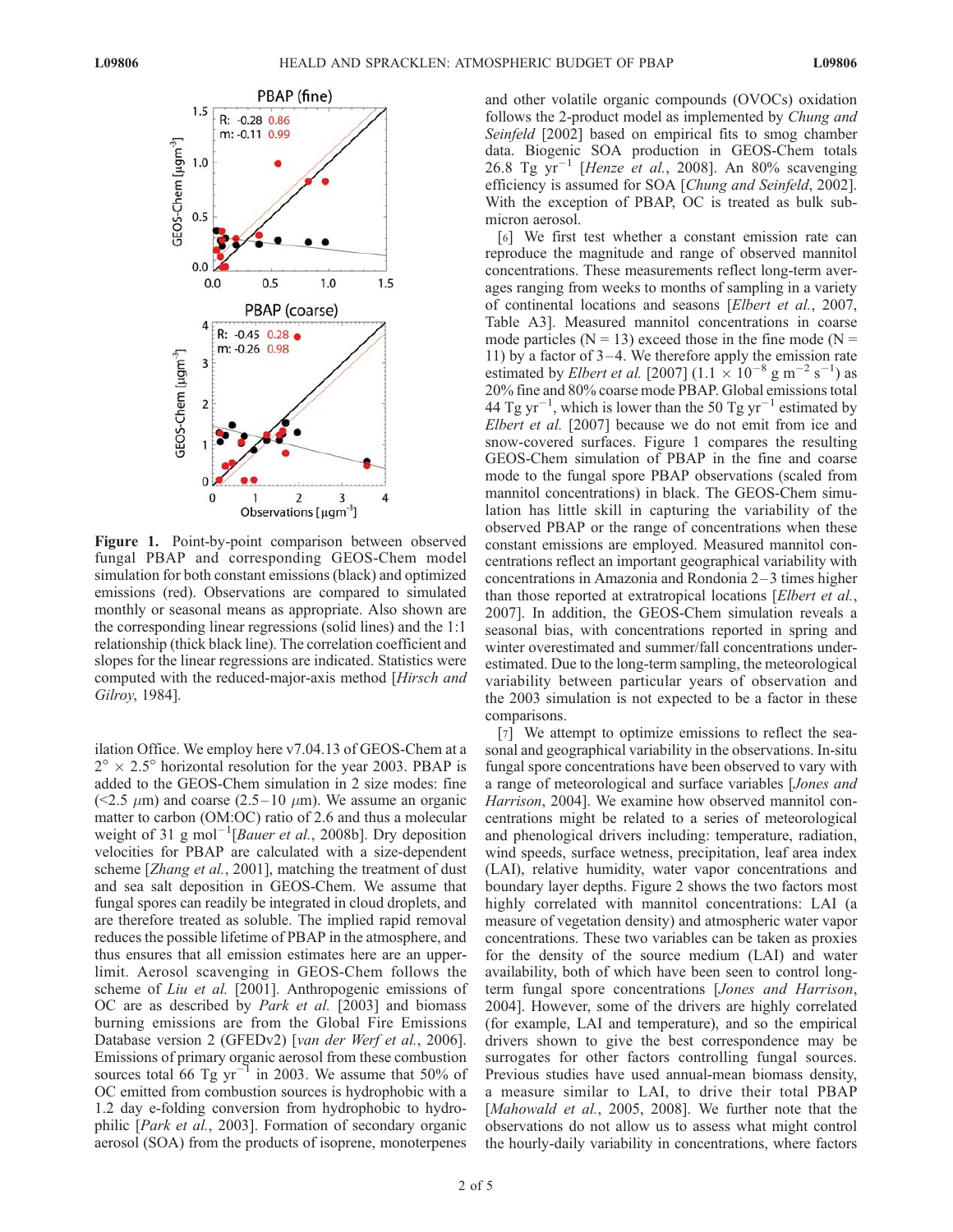

Figure 2. Correlation of observed mannitol concentrations with (left) monthly-mean LAI and (right) water vapor concentrations at each location. Points are colored by season: spring (green), summer (red), autumn (orange), and winter (blue).

such as wind speed and humidity may be more important [Jones and Harrison, 2004].

[8] Figure 1 compares the GEOS-Chem simulation with optimized emissions to the observations of organic aerosol from fungal spores (in red). A number of emission iterations were tested, including scaling emissions by either one of LAI or water vapor concentrations (as well as other parameters). The objective of the optimization was to minimize the mean differences between observed and simulated observations and to maximize the degree of variability

reproduced by the model. Shown here are the emissions optimized to fit the mean observed concentrations, by linearly scaling a constant emission rate by both LAI and water vapor concentrations. The model captures the variability in the fine mode PBAP concentrations  $(R = 0.86)$ , with little bias (slope  $= 0.99$ ) when these optimized emissions are implemented. Coarse mode emissions are obtained by uniformly scaling fine mode emissions by a factor of three and thus reproduce the mean magnitude of the measured coarse concentrations (slope  $= 0.98$ ). The simulation is less successful in reproducing the variability observed in the coarse mode PBAP  $(R = 0.28)$ . This represents an improvement over the constant emissions scheme, although better constraints are required to establish what additional parameters might control the emission of fungal spores in the coarse mode. The global optimized emissions total 7 Tg  $yr^{-1}$  in the fine mode and 21 Tg  $yr^{-1}$  in the coarse mode. Winiwarter et al. [2009] used atmospheric concentrations of fungal spores observed at a site in Europe to derive a fungal spore emission estimate of  $3 \times 10^{-3}$  –  $0.08$  g m<sup>-2</sup> yr<sup>-1</sup>. Our emissions in the same region are higher at 0.2 g m<sup>-2</sup> yr<sup>-1</sup>, however if we assume the same organic matter conversion used by Winiwarter et al. [2009] we obtain values at the upper limit of their range. *Mahowald* et al. [2008] estimate a total coarse mode PBAP emission of 164 Tg  $yr^{-1}$  with a similar geographical distribution; taken with our results this would suggest that fungal spores make up  $\sim$ 12% of coarse PBAP. Fungal spores contribute 23% of total primary emissions of organic aerosol in this simulation, or 7% of the fine-mode source. Figure 3a shows the global distribution of emissions, which are highest in the tropics. In the extratropics, where vegetation cover varies significantly throughout the year, simulated emissions and concentrations exhibit a pronounced seasonal cycle, peaking



Figure 3. Annual mean of optimized GEOS-Chem simulation of fungal PBAP: (a) PBAP emissions, (b) percentage contribution of fungal PBAP to fine organic aerosol (OA) surface concentrations, (c) fine-mode fungal PBAP surface concentrations, and (d) coarse-mode fungal PBAP surface concentrations. Observation locations are shown as white circles in Figure 3d (note some locations overlap).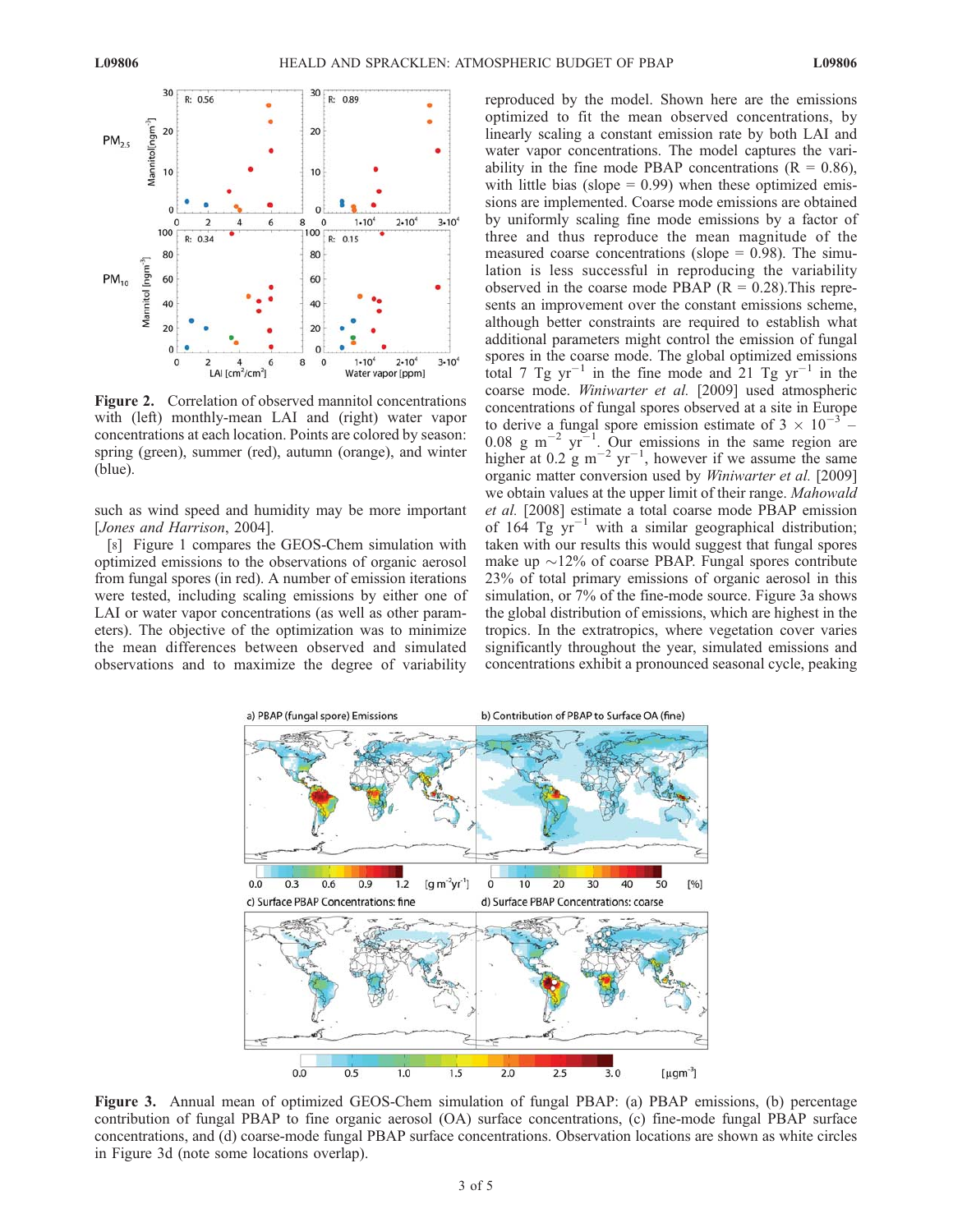

Figure 4. Seasonality in mean simulated fine mode PBAP surface concentrations over indicated domains: North America (NA, solid), Europe (EU, dotted), Asia (AS, dash) and South America (SA, grey).

in late local summer and early fall (Figure 4). Measured spore counts in urban and suburban Vienna [Bauer et al., 2008b], the Hyytiala field site in Finland (H. E. Manninen, personal communication, 2009), and in Hualien, Taiwan [Ho et al., 2005] confirm this seasonality.

[9] Figure 3 also shows annual mean simulated surface concentrations in both the fine and coarse mode. Concentrations of fine-mode PBAP rarely exceed 0.3  $\mu$ g m<sup>-3</sup>, while concentration of coarse-mode PBAP are typically 0.4  $\mu$ g m<sup>-3</sup> or larger over vegetated regions. If we convert typical concentrations of 0.1  $\mu$ g m<sup>-3</sup> and 0.5  $\mu$ g m<sup>-3</sup> for the fine and coarse mode respectively to equivalent number concentrations (assuming a density of 1 g  $cm^{-3}$  and diameters in the middle of each size range) we obtain number concentrations of 10<sup>5</sup> m<sup>-3</sup> (fine) and  $8 \times 10^3$  m<sup>-3</sup> (coarse). Elbert et al. [2007] suggest that spore concentrations are typically less than  $10^4$  m<sup>-3</sup> but can reach up to  $10^6$  m<sup>-3</sup>. Our values are very sensitive to the assumed spore diameter. For example, assuming that the mean diameter of the fine mode aerosol is 2  $\mu$ m rather than 1.25  $\mu$ m would reduce the fine mode number concentration by a factor of 4. In a future study, which will focus on the contribution of these particles to CCN activity, we will investigate how the size of these particles can be optimized to match fungal spore counts, while matching mass emissions estimated here.

[10] The simulated annual mean burden of PBAP from fungal sources determined from GEOS-Chem and the optimized emission model is 0.18 Tg. Fine mode PBAP makes up a larger fraction of the burden (30%) than its proportional emission (25%) due to the longer lifetime of the smaller size mode (global mean lifetime of 2.8 days for fine mode and 2.2 days for coarse mode). Figure 3b shows that the percentage of fine mode organic aerosol at the surface over land that can be attributed to PBAP from fungal sources is of the order of 10% but can exceed 30% in the tropics. In the free troposphere concentrations of fungal spores are less than 0.05  $\mu$ g m<sup>-3</sup> and contribute less than 5% to fine organic aerosol. Assumptions in the model were specified consistently such that these values should be taken as an upper-estimate.

[11] PBAP from fungal sources represent an important addition to the global organic aerosol budget, particularly over clean, densely vegetated environments. Uncertainties on the fungal spore PBAP budget estimated here are large, particularly given the limited set of observations used to optimize emissions. There is a critical need for more extensive datasets against which this empirical model simulation can be evaluated. This includes measurements in diverse environments, over multiple seasons with high temporal sampling. Much of this aerosol may fall within the coarse size range, motivating a need for further sizeresolved field observations. The contribution of this fungal source to CCN (and IN) concentrations now needs to be evaluated as do implications for climate and the potential for PBAP-climate feedbacks. Field observations suggest that primary biological aerosol particles are ubiquitous [Cox and Wathes, 1995]. This study represents a first-step towards building a global atmospheric source-specific bioaerosol budget.

[12] Acknowledgment. We thank Tony Prenni for useful discussions.

## References

- Bauer, H., et al. (2002), Determination of the carbon content of airborne fungal spores, Anal. Chem., 74(1), 91-95.
- Bauer, H., H. Giebl, R. Hitzenberger, A. Kasper-Giebl, G. Reischl, F. Zibuschka, and H. Puxbaum (2003), Airborne bacteria as cloud condensation nuclei, J. Geophys. Res., 108(D21), 4658, doi:10.1029/ 2003JD003545.
- Bauer, H., et al. (2008a), Arabitol and mannitol as tracers for the quantification of airborne fungal spores, Atmos. Environ., 42(3), 588 – 593.
- Bauer, H., et al. (2008b), Significant contributions of fungal spores to the organic carbon and to the aerosol mass balance of the urban atmospheric aerosol, Atmos. Environ., 42(22), 5542 – 5549.
- Bond, T. C., D. G. Streets, K. F. Yarber, S. M. Nelson, J.-H. Woo, and Z. Klimont (2004), A technology-based global inventory of black and organic carbon emissions from combustion, J. Geophys. Res., 109, D14203, doi:10.1029/2003JD003697.
- Christner, B. C., et al. (2008), Geographic, seasonal, and precipitation chemistry influence on the abundance and activity of biological ice nucleators in rain and snow, Proc. Natl. Acad. Sci. U. S. A., 105(48), 18,854 – 18,859.
- Chung, S. H., and J. H. Seinfeld (2002), Global distribution and climate forcing of carbonaceous aerosols, J. Geophys. Res., 107(D19), 4407, doi:10.1029/2001JD001397.
- Cox, C. S., and C. M. Wathes (1995), Bioaerosols Handbook, 623 pp., Lewis, London.
- Diehl, K., et al. (2001), The ice nucleating ability of pollen—Part I: Laboratory studies in deposition and condensation freezing modes, Atmos.  $Res.$ ,  $58(2)$ ,  $75-87$ .
- DiGiorgio, C., et al. (1996), Atmospheric pollution by airborne microorganisms in the city of Marseilles, Atmos. Environ., 30(1), 155-160.
- Elbert, W., et al. (2007), Contribution of fungi to primary biogenic aerosols in the atmosphere: Wet and dry discharged spores, carbohydrates, and inorganic ions, Atmos. Chem. Phys., 7, 4569 – 4588.
- Glikson, M., et al. (1995), Microscopic and submicron components of atmospheric particulate matter during high asthma periods in Brisbane, Queensland, Australia, Atmos. Environ., 29(4), 549-562.
- Green, B. J., et al. (2003), Allergen detection from 11 fungal species before and after germination, *J. Allergy Clin. Immunol.*,  $111(2)$ ,  $285-289$ .
- Henze, D. K., et al. (2008), Global modeling of secondary organic aerosol formation from aromatic hydrocarbons: High- vs. low-yield pathways, Atmos. Chem. Phys., 8, 2405 – 2420.
- Hirsch, R. M., and E. J. Gilroy (1984), Methods of fitting a straight line to data: Examples in water resources, Water Resour. Bull., 20, 705-711.
- Ho, H. M., et al. (2005), Characteristics and determinants of ambient fungal spores in Hualien, Taiwan, Atmos. Environ., 39(32), 5839-5850.
- Jaenicke, R. (2005), Abundance of cellular material and proteins in the atmosphere, Science, 308(5718), 73-73.
- Jones, A. M., and R. M. Harrison (2004), The effects of meteorological factors on atmospheric bioaerosol concentrations—A review, Sci. Total Environ.,  $326(1-3)$ ,  $151-180$ .
- Liu, H., D. J. Jacob, I. Bey, and R. M. Yantosca (2001), Constraints from <sup>210</sup>Pb and <sup>7</sup>Be on wet deposition and transport in a global